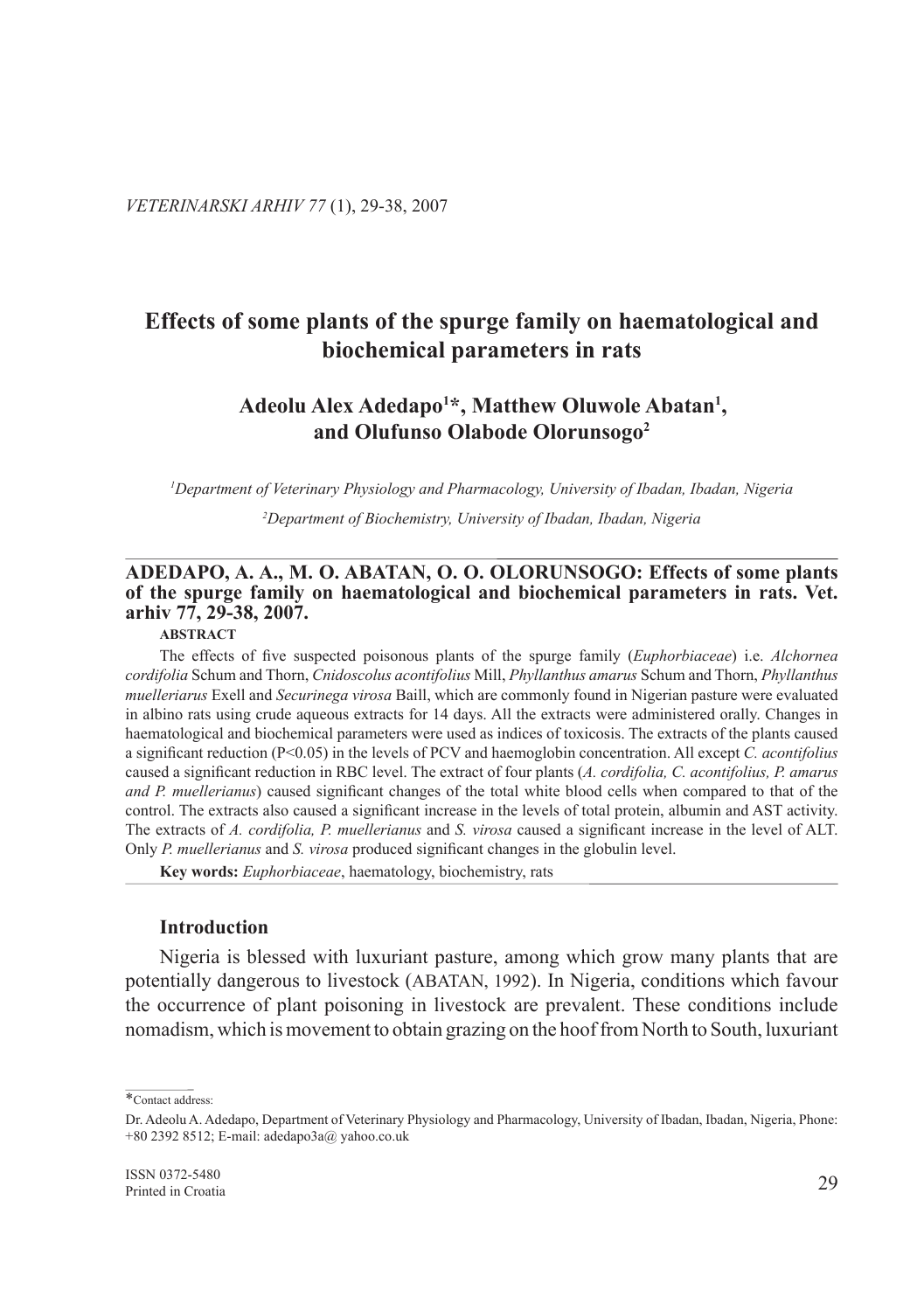growth of pasture, or when poisonous plants are harvested with hay or when their seeds become mixed with grain (NWUDE and PRASON, 1977; ADEDAPO and ABATAN, 2005). Most of the toxic plants in Nigeria have to be scientifically investigated (NWUDE and PRASON, 1977; ABATAN, 1992; ADEDAPO, 2002). These toxic plants occur generally all over the country, although some occur only in restricted areas.

 The plants which have been chosen for this study belong to the family *Euphorbiaceae.* Most members of this family are poisonous while some are economically important (BURKILL, 1994). For instance, *Mercurialis perennis* (dog's mercury) and *M. annua* (annual mercury), which also belong to the same family, are poisonous. *M. perennis*, for instance gives rise to two distinct syndromes: the first is haemolytic anaemia, and the second acute, oedematous gastroenteritis (ADEDAPO and ABATAN, 2005). OLUWOLE and BOLARINWA (1997) in a study on the extract of *Jatropha curcas*, another member of spurge family, showed that the extract caused a progressive reduction in the measured haematological parameters (PCV, RBC, and haemoglobin concentration).

*Alchornea cordifolia* Schum and Thorn is a sprawling, multi-branched scandent tree, or shrub which grows to about 8 cm in height. Although the leaves are not eaten, they are freely used in traditional medicine (BURKILL, 1994).

*Cnidoscolus acontifolius* Mill is a multi-branched shrub, 3-4 m high, stems thick and fleshy, leaf 10-15 cm wide, palmately lobed, a native of Central America but now introduced and cultivated in Ghana and Nigeria. The leaf can be cooked and eaten as spinach (BURKILL, 1994).

*Phyllanthus amarus* Schum and Thorn is a weed that grows in both cultivated and uncultivated land and which has a sand-binding property. A plant with general medical application it is an ingredient of the *"agbo"* [medicinal herb] prescription in Lagos (BURKILL, 1994). The plant has an inhibitory effect on endogenous hepadnavirus DNA polymerase (UNANDER et al., 1993). Aqueous extracts of the leaves have been found to have a hypoglycemic effect comparable to that of tolbutamide (RAMAKRISHNA, 1969).

*Phyllanthus muellerianus* Exell is widespread in tropical Africa. The root is cooked with maize meal for severe dysentery in Ghana. It was also reported that the root of this plant is cut into small pieces with those of *Psychotria calva* and *Harrisonia abyssinica* and decocted and the liquid drank for the treatment of cough in Ghana (BURKILL, 1994).

*Securinega virosa* Baill is a shrub or small tree, up to 4 m high and with numerous branches. It is widespread from tropical Africa to India and Australia (BURKILL, 1994). The leaves are considered to have laxative properties and are used in decoction in Nigeria (SOFOWORA, 1993).

The study was thus carried out in order to assess the toxic potential of these 5 plants, which are of medicinal value and are often found among Nigerian pasture, using changes in haematological and biochemical parameters as indices of toxicosis.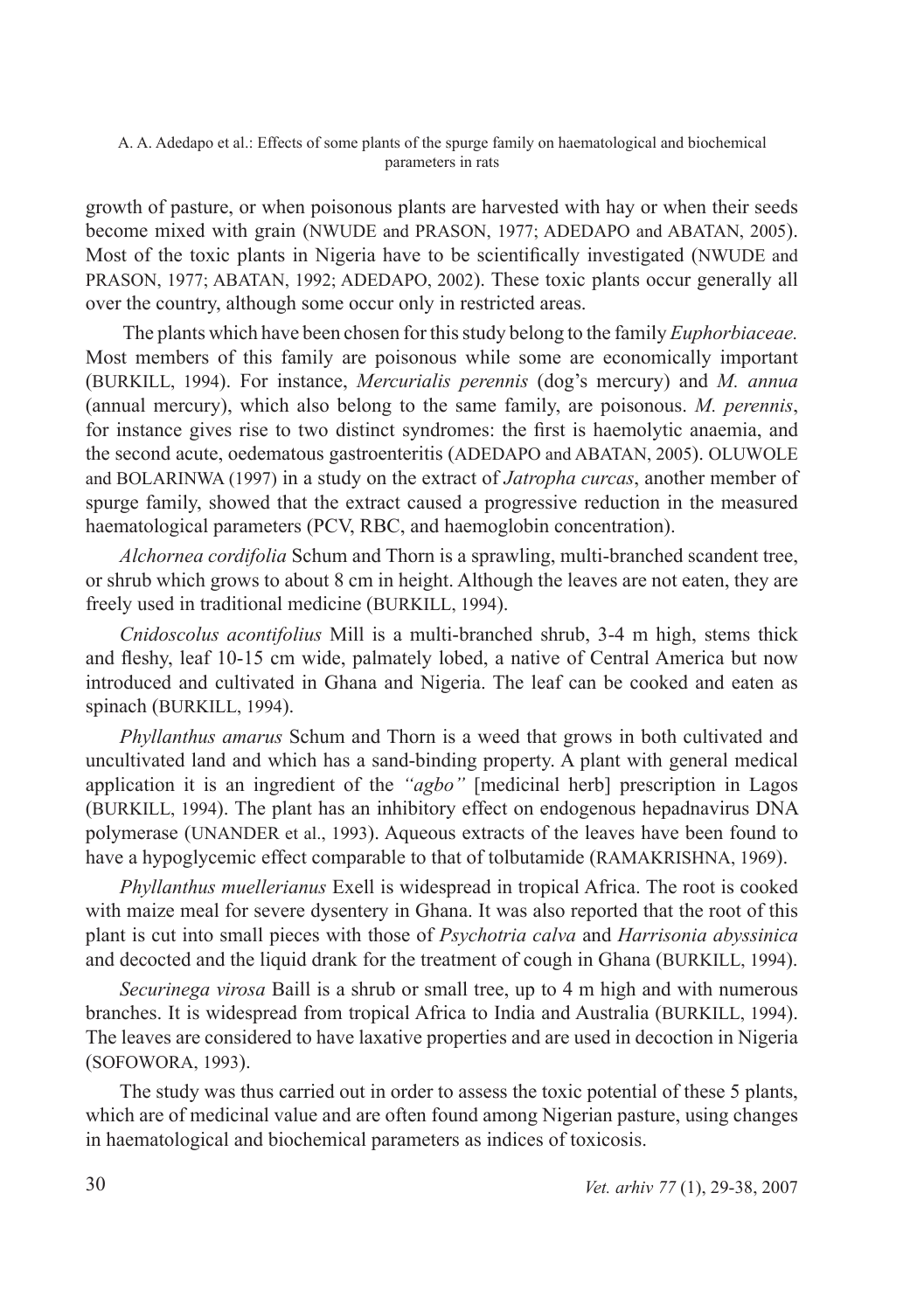# **Materials and methods**

*Preparation of the aqueous crude extracts of the plants*. The leaves of the plants were always harvested freshly for preparation of the extract. The plants were authenticated at the herbarium of the Forestry Research Institute of Nigeria (FRIN).

The leaves were weighed (200 g) and blended into liquefaction in 400 mL of distilled water. The mixture was then centrifuged at 1500 rpm. The supernatant was filtered through sterile filter papers into a conical flask as the study extract. The filtrate was administered to rats per os once daily, using a stomach canula, for 14 days. The dose was 2 mL/100g body mass of rats. The control group received water instead of extract.

*Animals and experimental design.* The animals used in this study were rats of the Sprague Dawley strain, weighing between 100 and 190 grams. They were of both sexes and maintained at the Animal House of the Faculty of Veterinary Medicine, University of Ibadan, Nigeria. They were kept in rat cages and fed rat cubes (Ladokun and Sons Livestock Feeds, Nigeria Ltd) and allowed free access to clean fresh water in a bottle *ad libitum*.

Thirty animals, divided into 6 groups of 5 animals per group, were used in this study. While the first 5 groups corresponded to the 5 plants under study (*A. cordifolia, C. acontifolius, Phyllanthus amarus, Phyllanthus muellerianus* and *S. virosa*), the sixth group served as the control.

*Techniques for obtaining blood and serum samples.* Blood was collected by cardiac puncture from diethyl ether anaesthetized rats into heparinised test tubes for haematological studies. Blood samples were also collected into clean non-heparinised test tubes and allowed to clot. The serum was separated from the clot and centrifuged according to groups into clean test tubes for biochemical analysis.

*Determination of haematological parameters.* Determination of haemoglobin concentration was performed according to JAIN (1986), using the cyanomethaemoglobin method. Packed cell volume (PCV) was done by conventional means.

*Method of filling capillary tubes with blood.* Erythrocyte count was determined by the haemocytometer method as described by JAIN (1986). Total leukocyte and leukocyte differential counts were also determined. Erythrocyte indices were determined from values obtained from RBC count, haemoglobin concentration and PCV values.

*Determination of serum biochemical parameters*. Total protein was measured using biuret reaction, while albumin was measured by colorimetric estimation using Sigma Diagnostics albumin reagent (Sigma Diagnostic, U.K.), which contained bromocresol green (BCG). Globulin was obtained from the difference between total protein and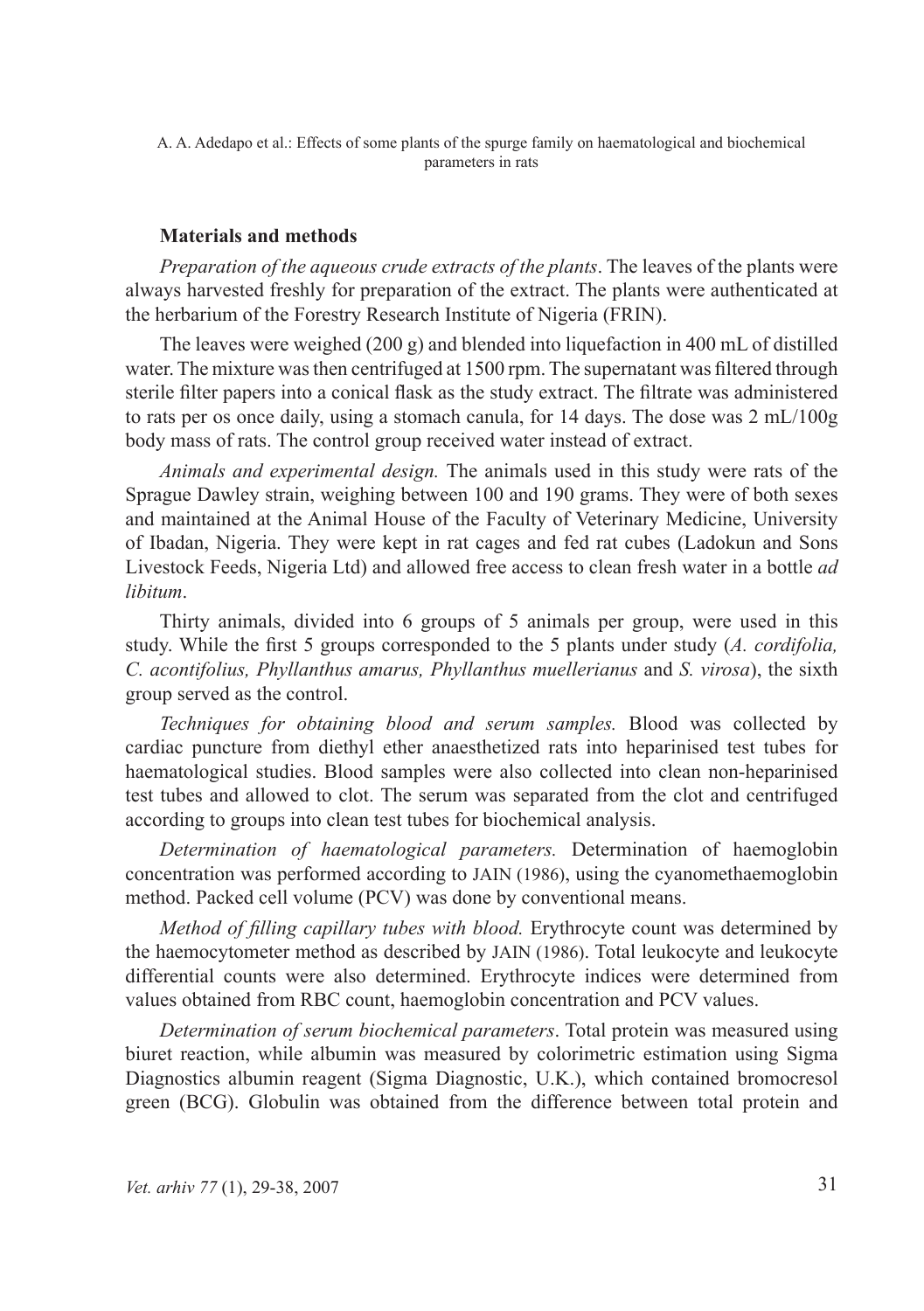albumin. The activity of aspartate aminotransferase (AST) and alanine aminotransferase (ALT) was also measured (DUNCAN et al., 1994).

*Statistical analysis.* Results were subjected to the Student's *t*-test and were considered significant at P<0.05 (ESSEX-SORLIE, 1995).

# **Results**

The results of this study showed that *A. cordifolia* caused a significant reduction (P<0.05) of PCV, Hb concentration and RBC. The extracts of all plants except *P. muellerianus* also caused significant changes of white blood cells (WBC) count (P<0.05). For *C. acontifolius*, all the parameters except RBC significantly decreased (P<0.05). The results of this study also showed that both *P. amarus* and *P. muellerianus* caused a significant reduction  $(P<0.05)$  in the levels of PCV, RBC, WBC and Hb concentration. In the case of *S. virosa* there was a significant decrease (P<0.05) in the levels of PCV, RBC, Hb concentration and total WBC count (Table 1).

| Parameters                        | Control        | A. cordifolia          | C. acontifolius        | P. amarus                   | P. muellerianus            | S. virosa                  |
|-----------------------------------|----------------|------------------------|------------------------|-----------------------------|----------------------------|----------------------------|
| $PCV$ $(\% )$                     | $36.6 \pm 2.2$ | $32.4 \pm 1.4^{\circ}$ | $26.4 \pm 3.2^{\circ}$ | $22.8 \pm 1.8^{\rm a}$      | $28.0 \pm 2.1^{\circ}$     | $29.8 \pm 1.7^{\circ}$     |
| Hb(g/L)                           | $114 \pm 5$    | $104 \pm 5^{\circ}$    | $85 \pm 11^{\circ}$    | $74 \pm 7^{\rm a}$          | $91 \pm 5^{\rm a}$         | $100 \pm 5^{\text{ a}}$    |
| $\vert$ RBC (10 <sup>6</sup> /µL) | $6.0 \pm 0.3$  | $5.34 \pm 0.2^{\rm a}$ | $5.5 \pm 0.6$          | $4.4 \pm 0.2$ <sup>a</sup>  | $4.9 \pm 0.2$ <sup>a</sup> | $4.9 \pm 0.3$ <sup>a</sup> |
| MCV(f)                            | $60.8 \pm 3.7$ | $60.6 \pm 0.1$         | $49.4 \pm 5.1^{\circ}$ | 52.0 $\pm$ 4.4 <sup>a</sup> | $57.5 \pm 1.7^{\text{a}}$  | $60.8 \pm 2.6$             |
| MCHC(g/L)                         | $31.2 \pm 2.4$ | $32 \pm 0.5$           | $32.0 \pm 0.4$         | $33.0 \pm 0.7$              | $33.0 \pm 0.8$             | $33.0 \pm 0.8$             |
| MCH(pg)                           | $19.0 \pm 1.6$ | $20.2 \pm 0.6$         | $15.8 \pm 1.4^{\circ}$ | $16.9 \pm 1.0^{\text{a}}$   | $18.8 \pm 0.1$             | $20.3 \pm 0.6$             |
| $ \text{WBC } (10^3/\mu L) $      | $4.7 \pm 0.4$  | $5.8 \pm 0.5^{\rm a}$  | $5.5 \pm 0.3^{\rm a}$  | $4.2 \pm 0.1^{\circ}$       | $4.4 \pm 0.8^{\text{a}}$   | $4.5 \pm 0.1$ <sup>a</sup> |

Table 1. Effects of the aqueous plant extracts on the haematological parameters of rats ( $n = 5$ )

Mean  $\pm$  SD. Superscripts indicate significant difference from control at P<0.05.

The extract of *A. cordifolia* caused a significant increase (P<0.05) of all the biochemical parameters investigated, except globulin. The extract of *C. acontifolius* also caused a significant increase in the levels of the parameters, except for globulin, and ALT. *P. amarus* caused a significant increase (P<0.05) of total protein and albumin, although no significant change was observed with globulin. The extract of *P. amarus* caused a significant increase in the activity of AST but not that of ALT. For *P. muellerianus*, there was a significant increase in the levels of total protein and globulin, but no significant change in the level of albumin. The extract of *P. muellerianus* caused a significant increase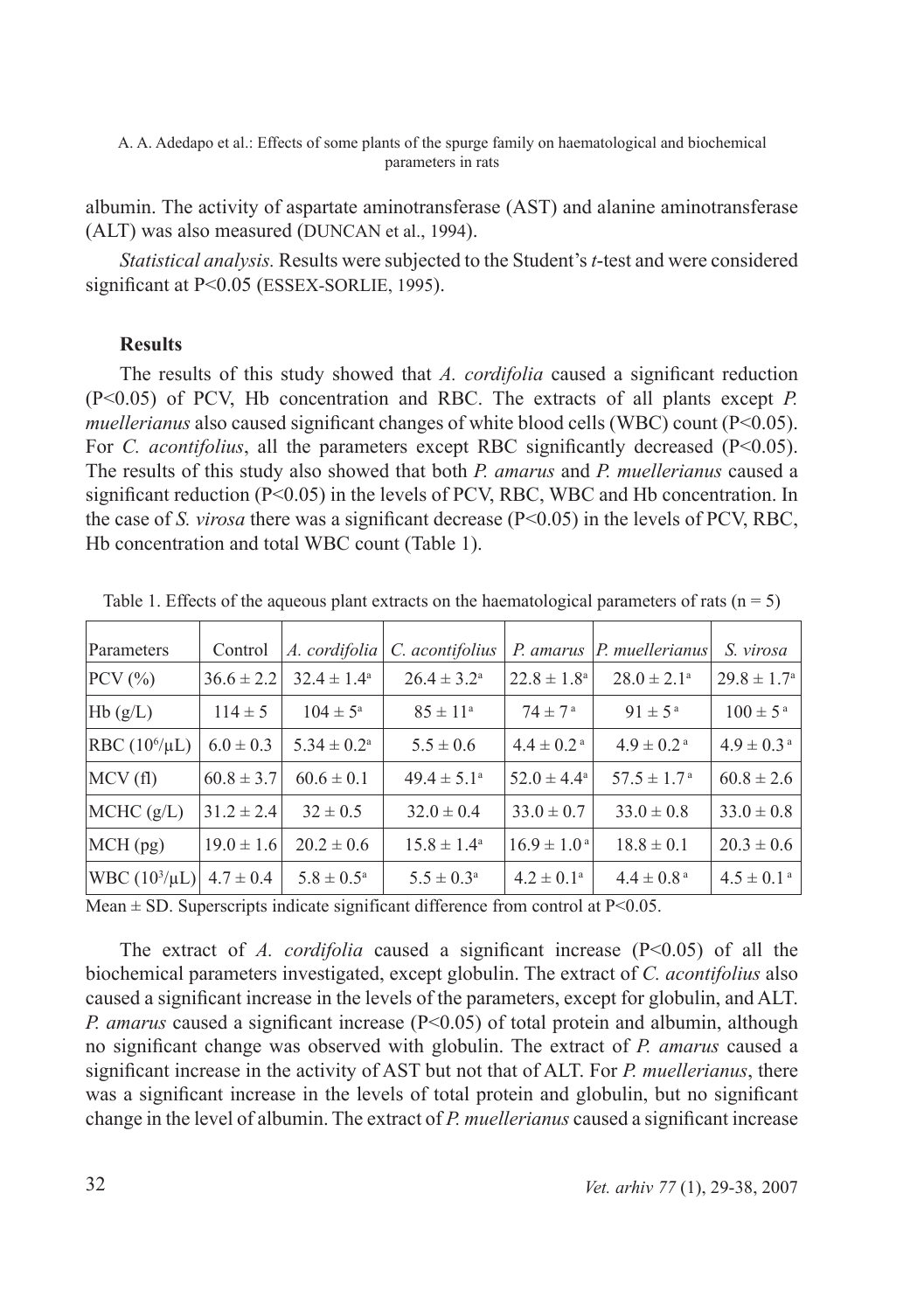in the activities of ALT and AST. In the case of *S. virosa*, all the parameters significantly increased, except globulin, which significantly decreased (Table 2).

| Parameters          | Control          |                           |                             |                              | A. cordifolia $ C$ . acontifolius $ P$ . amarus $ P$ . muellerianus | S. virosa                |
|---------------------|------------------|---------------------------|-----------------------------|------------------------------|---------------------------------------------------------------------|--------------------------|
| Total prot. $(g/L)$ | $36 \pm 1$       | $43 \pm 2^{\rm a}$        | $46 \pm 2^{\rm a}$          | $44 \pm 1^a$                 | $44 \pm 3^{\circ}$                                                  | $42 \pm 1^{\circ}$       |
| Albumin $(g/L)$     | $22 \pm 2$       | $28 \pm 4^{\rm a}$        | $33 \pm 1^a$                | $32 \pm 2^{\rm a}$           | $25 \pm 4$                                                          | $30 \pm 1^{\circ}$       |
| Globulin $(g/L)$    | $14 \pm 1$       | $15 \pm 2$                | $13 \pm 1$                  | $12 \pm 3$                   | $19 \pm 1^{\circ}$                                                  | $12 \pm 1^a$             |
| $ALT$ (IU)          | $34.4 \pm 0.6$   | $38.8 \pm 1.0^{\text{a}}$ | $34.5 \pm 1.7$              | $34.0 \pm 1.8$               | $48.0 \pm 2.9^{\text{a}}$                                           | $40.3 \pm 0.9^{\circ}$   |
| AST (IU)            | $ 41.6 \pm 0.7 $ | $48.0 \pm 1.4^{\text{a}}$ | $51.0 \pm 1.3$ <sup>a</sup> | $ 49.5 \pm 1.0^{\text{ a}} $ | $53.5 \pm 2.6^{\text{a}}$                                           | $ 48.4 \pm 0.7^{\circ} $ |

Table 2. Effects of the aqueous plant extracts on the serum biochemical parameters of rats ( $n = 5$ ).

Mean  $\pm$  SD. Superscripts indicate significant difference from control at P<0.05.

# **Discussion**

This study showed that the extracts of the 5 plants caused a significant reduction in the levels of haematological parameters i.e. PCV, RBC and haemoglobin. It thus showed that animals that browse the leaves of these plants might develop anaemia. Anaemia is a reduction in the number of erythrocytes, haemoglobin, or both, in the circulating blood. It results from excessive red blood cell (RBC) destruction, RBC loss, or decreased RBC production and is a manifestation of an underlying disease process; therefore, the response to treatment of anaemia is transient unless the underlying disease process is addressed (STRAUS, 1998).

This observation of decreased level of erythron may support the claim that many members of the spurge family (*Euphorbiaceae*) to which these 5 plants belong are poisonous (BURKILL, 1994).

In a study on the phytochemical constituents of aqueous extract of *P. amarus*, the following were detected: alkaloids, saponins, tannis, anthraquinones, flavones, carotenoids, reducing compounds, cardiac glycoside, steroids and triterpenes, coumarins, volatile oils, etc. (ODETOLA and AKOJENU, 2000). The leaves and bark of *A. cordifolia*, for instance, are reported to contain 10-11 % of tannins (BURKILL, 1994). Tannins, the constituents of the pods of *Acacia nicotica*, have been indicated as the cause of death in goats in South Africa, giving rise to tachycardia, anorexia, ruminal stasis, anaemia, dyspnoea and recumbency (ADEDAPO and ABATAN, 2005). The hydrolysable tannis are astringents and apparently bind the proteins in plasma and organs causing coagulation and necrosis (SPIER et al., 1987). Saponins are also known to cause poisoning in animals. For instance, plants such as *Tribulus terrestris, Panicum coloratum, Nolina texana*, etc., may contain toxic levels of hepatotoxic steroidal sapogenins (SHUMAIK et al., 1988;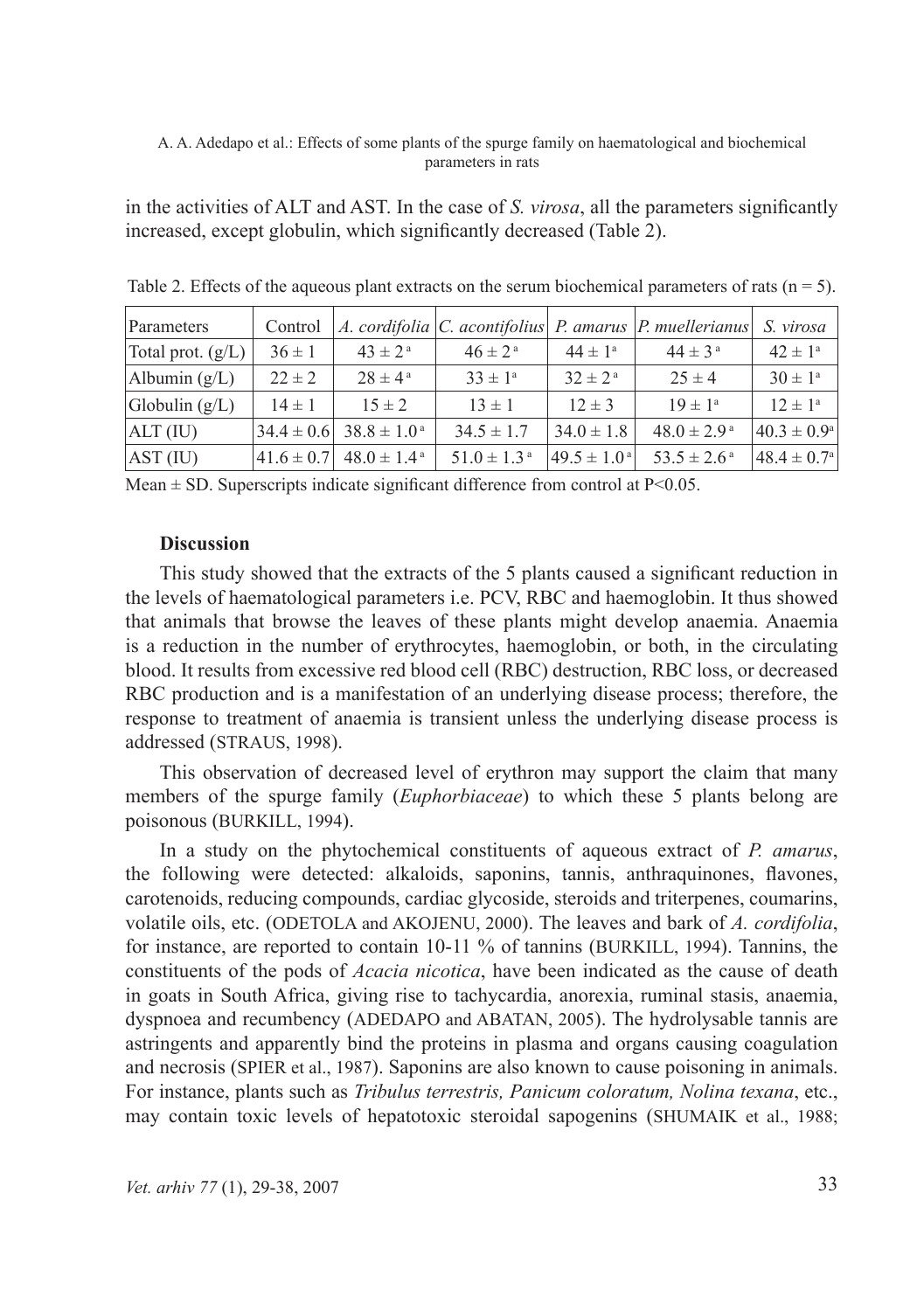MILES et al., 1993). Sapogenins are metabolized in animals to glucuronide conjugates of epsimilagenin, which crystallize in bile, leading to biliary blockage, cholangitis, and secondary photosensitization (MILES et al., 1991; MILES et al., 1993). In fact, herbivores are affected with signs of toxicity involving liver damage, with anorexia, mass loss, icterus, hepatoencephalopathy, and photosensitization (CAMP et al., 1988; CORNICK et al., 1988; LOW et al., 1993; SMITH and MILES, 1993). It may then suggest that the presence of tannins and saponins in the aqueous extract of *P. amarus* and *A. cordifolia* may be responsible for the significant reduction in the levels of red blood cells and haemoglobin, leading to the observed anaemia. It should be noted that a wide variety of poisonous plants are capable of producing anaemia in domestic animals.

The effects of the extracts of plants in this study on total white blood cells showed that there is a significant difference when compared with those of the control. Although it was stated that toxic plants do not produce a direct effect on white blood cells, such as neutrophils, lymphocytes, eosinophils, and monocytes (SWENSON and REECE, 1993), the results of this study showed otherwise. Excessive ingestion of a wide variety of plants or their products has been found to cause hypoproliferative or non-regenerative anaemia, which is a stem cell disorder characterized by reduced bone marrow production of all blood components in the absence of a primary disease process infiltrating the bone marrow or suppressing haematopoiesis (OLSON et al., 1984). It shows that continuous administration of these extracts or ingestion of the leaves of these plants may produce these effects in animals. It may also mean that the principal function of white blood cells, which is to defend against invading organisms, will be compromised (SWENSON and REECE, 1993; GANONG, 1997; STRAUS, 1998).

The aqueous crude extracts of the 5 plants used in this study caused a significant increase in the levels of total protein and albumin, although the extract of *P. muellerianus* did not cause any significant increase in the level of albumin. The increase noted for total protein and albumin may be the result of animals' refusal to drink water, and this may lead to dehydration. *S. virosa* extract actually caused a significant decrease in the globulin level, and this may mean that the immune competence of the animals may be easily compromised. The continuous exposure of animals to this plant may then mean that the immune diseases characterized by deficiency of immunoglobulin, such as agammaglobulinaemia, selective 1gM, 1gA and 1gG deficiencies, and transient hypogammaglobulinaemia, may lead to low globulin (DUNCAN et al., 1994). Reduced volume of extracellular fluids could also contribute to changes in other parameters measured (DUNCAN et al*.*, 1994).

The aqueous crude extracts of all the plants in this study caused a significant increase in the levels of aspartate aminotransferase AST. Elevation in the activity of AST can be associated with cell necrosis of many tissues. Pathology involving the skeletal or cardiac muscle and/or the hepatic parenchyma, allows leakage of large amounts of this enzyme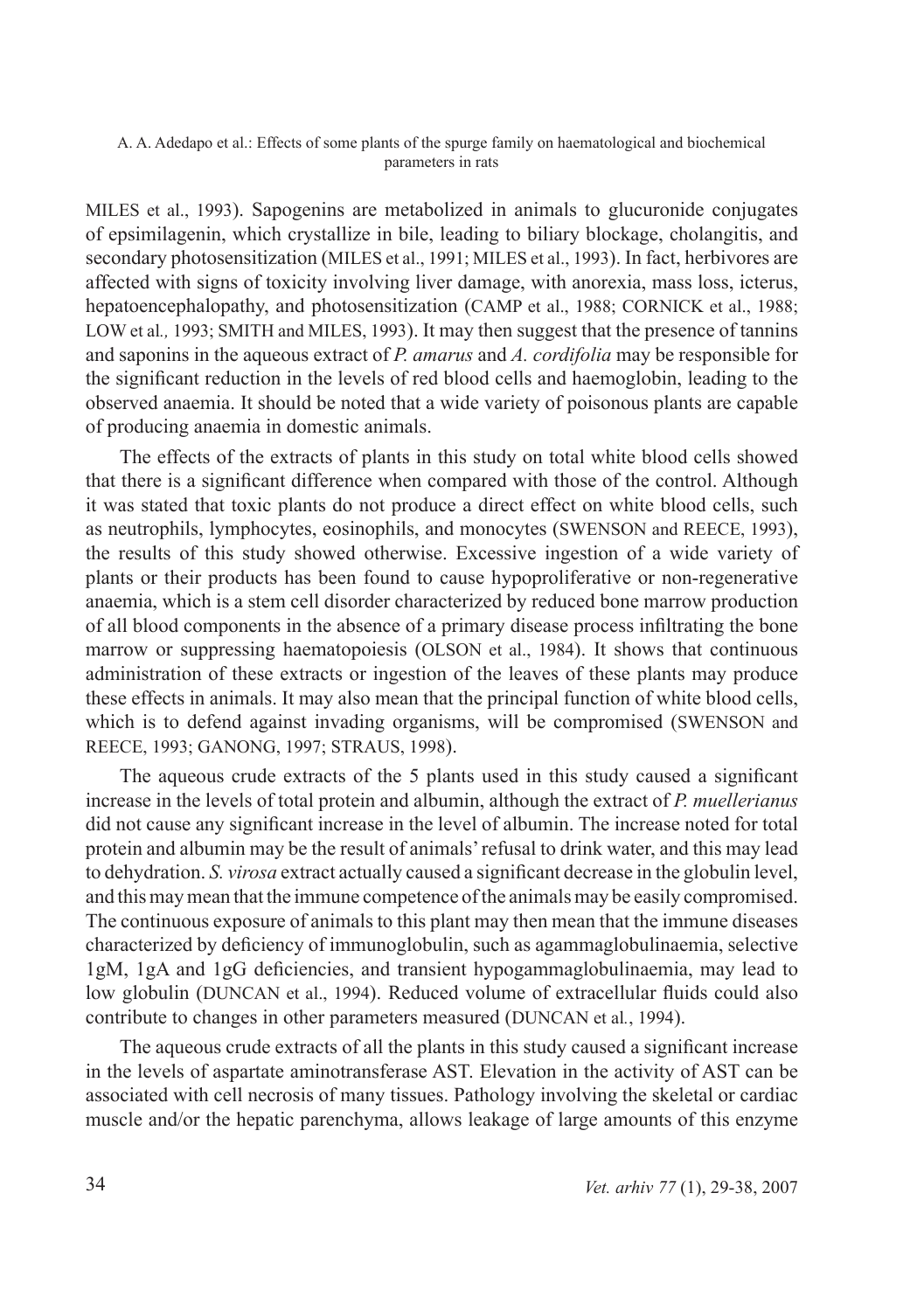into the blood (BUSH, 1991). The elevation in AST activity induced by these plants is an indication of tissue necrosis.

All the plants except *C. acontifolius* and *P. amarus* induced a significant increase in ALT activity  $(P<0.05)$ . ALT is present in liver and other cells and is particularly useful in measuring hepatic necrosis, especially in small animals (DUNCAN et al., 1994). Since ALT activity is one of the specific assayable liver enzymes, its elevated level in this study may indicate hepatic damage by these plants. Since *P. amarus* extract did not cause a significant increase in ALT activity, it thus means that the aqueous crude extract of this plant may not be hepatotoxic, because some studies have observed that the plant has been traditionally used to promote liver functions, which demonstrate the beneficial effects of the plant extract on liver functions (THYAGARAJAN et al.*,* 1990; BERK et al.*,* 1991; DOSHI et al., 1994; WANG et al*.,* 1995; CALIXTO et al*.,* 1998; NARENDRANATHAN et al*.,* 1999).

This study shows that the five investigated plants have toxic potential and their continued presence in Nigerian pasture could lead to plant toxicity, especially if these plants are consumed in pasture. The effect of this toxicity in livestock production, especially in Nigeria, could be direct and indirect losses. Direct losses (death) and indirect losses, which include reduced weight gains, decrease reproductive performance, fencing and management expenses, may have high economic consequences on livestock production for farmers (NIELSEN and JAMES, 1992).

#### **Acknowledgements**

 $\overline{\phantom{a}}$ 

### **References**

- ABATAN, M. O. (1992): The toxic effects of six commonly occurring plants in Nigerian pastures. PhD. Thesis, University of Ibadan.
- ADEDAPO, A. A. (2002): Toxicological effects of some plants in the family Euphorbiaceae. PhD. Thesis, University of Ibadan.
- ADEDAPO, A. A., M. O. ABATAN (2005): The effects of pelleted leaves of *Phyllanthus amarus* and *Euphorbia hirta* on the haemograms of rats. Folia Vet. 49, 189-192.
- BERK, L., R. A. DEMAN, S. W. SCHALM (1991): Beneficial effects of *Phyllanthus amarus* for chronic hepatitis B, not confirmed. J. Hepatol. 12, 405-406.
- BURKILL, H. M. (1994): The Useful Plants of West Tropical Africa. Royal Botanical Gardens, Kew.
- BUSH, B. M. (1991): Interpretations of Laboratory Results for Small Animal Clinicians. Blackwell Scientific Publications, London.

The Basir-Thomas Biomedical Foundation and University of Ibadan Senate Research Grants supported this study.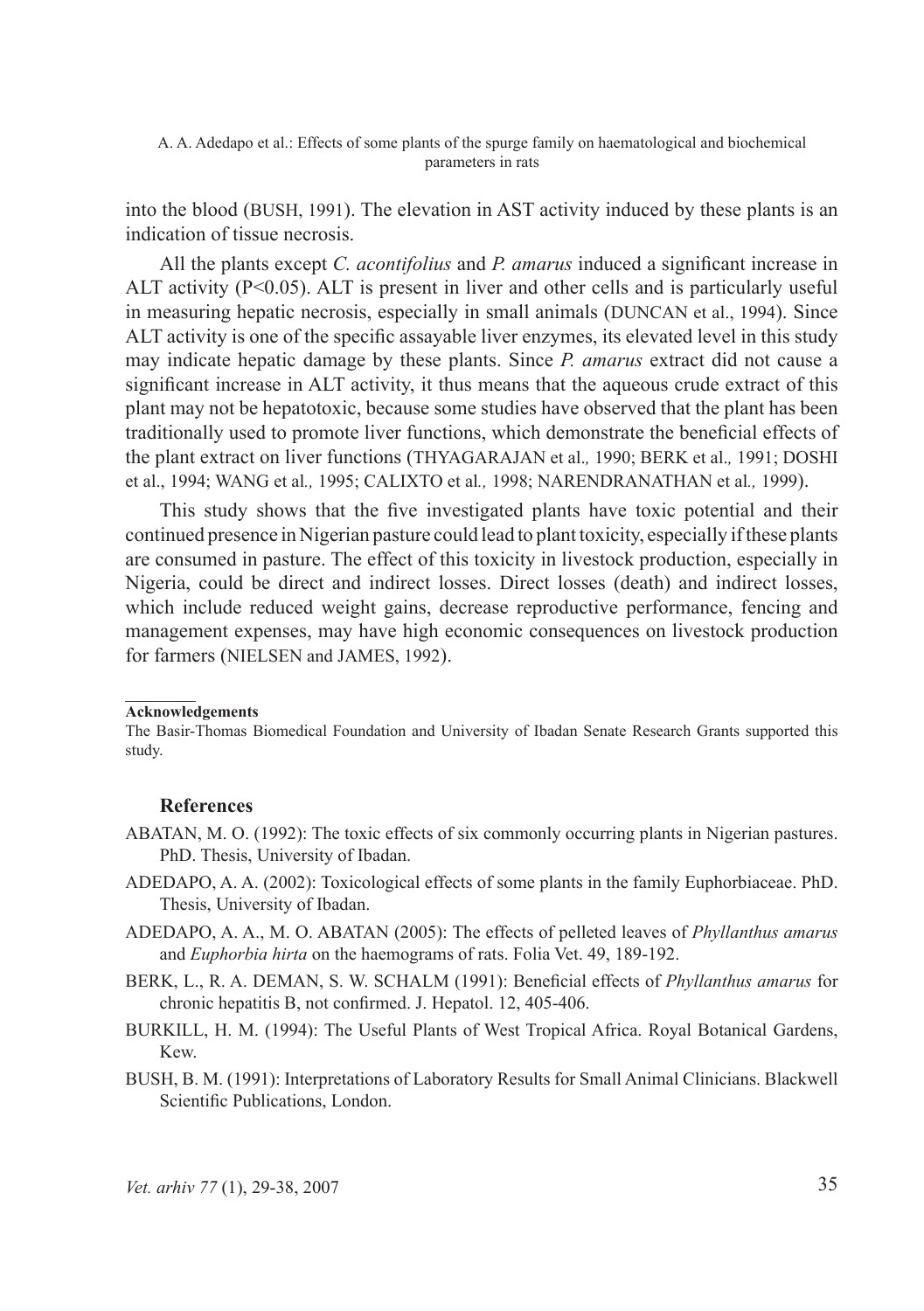- CALIXTO, J. B., A. R. SANTOS, F. V. CECHINEL (1998): A review of the plants of the genus *Phyllanthus*, their chemistry, pharmacology and therapeutic potential. Med. Res. Rev. 18, 225- 258.
- CAMP, B. J., C. H. BRIDGES, D. W. HILL (1988): Isolation of a steroidal sapogenin from the bile of sheep fed *Agave lechugulla*. Vet. Hum. Toxicol. 30, 533-535.
- CORNICK, J. L., G. K. CARTER, C. H. BRIDGES (1988): Kleingrass-associated hepatotoxicosis in horses. J. Am. Vet. Med. Assoc. 193, 932-935.
- DOSHI, J. C., A. B. VAIDYA D., S. ANTARKA (1994): A two-stage clinical trial of *Phyllanthus amarus* in hepatitis B carriers: failure to eradicate the surface antigen. Indian J. Gastroenterol. 13, 7-8.
- DUNCAN, J. R., K. W. PRAISE, E. A. MAHAFFEY (1994): Veterinary Laboratory Medicine (Clinical Pathology) 3rd ed. Iowa State University Press, U.S.A.
- ESSEX-SORLIE, D. (1995): Medical Biostatistics and Epidemiology. Appleton and Lange: Connecticut, U.S.A.
- GANONG, W. F. (1997): Review of Medical Physiology,  $18<sup>th</sup>$  ed. Appleton and Lange., Connecticut, U. S. A.
- JAIN, N. C. (1986): Schalm's Veterinary Haematology. 4<sup>th</sup> ed. Lea and Fabiger, Philadelphia, U. S. A.
- LOW, S. G., W. I. BRYDEN, S. B. JEPHCORT (1993): Photosensitization of cattle grazing signal grass (*Brachiara decumbens*) in Papua New Guinea. New Zealand Vet. J. 41, 220-221.
- MILES, C. O., S. C. MUNDAY, P. T. HOLLAND (1991): Identification of a sapogenin glucuronide in the bile of sheep affected by *Panicum dichotomiflorum* toxicosis. New Zealand Vet. J. 39, 150.
- MILES, C. O., A. L. WILKINS, S. C. MUNDAY, A. FLAOYEN, P. T. HOLLAND, B. L. SMITH (1993): Identification of insoluble salts of the beta-D-glucuronides of episarsasapogenin and epismilagenin in the bile of lambs with alveld, and examination of *Narthecium ossifragum*, *Tribulus terrestris* and *Panicum miliaceum* for sapogenins. J. Agric. Food Chem. 41, 914- 917.
- NARENDRANATHAN, M., A. REINLA, P. C. MINI (1999): A trial of *Phyllanthus amarus* in acute viral hepatitis. Trop. Gastroenterol. 20, 164-166.
- NIELSEN, D. B., L. F. JAMES (1992): The Economic Impacts of Livestock Poisoning by Plants. In: Poisonous Plants. (James et al., Eds.). Proceedings of the 3<sup>rd</sup> International symposium, Ames, Iowa State University Press, pp. 3-10.
- NWUDE, N., L. E. PRASON (1977): Nigerian plants that may cause poisoning in livestock. Vet. Bull. 47, 811-817.
- ODETOLA, A. A., S. M. AKOJENU (2000): Antidiarrhoeal and gastro-intestinal potentials of the aqueous extract of *Phyllanthus amarus* (*Euphorbiaceae*). Afr. J. Med. Sci. 29, 119-122.
- OLSON, C. T., W. C. KELLER, D. F. GERKEN, S. M. REED (1984): Suspected tremetol poisoning in horses. J. Am. Vet. Med. Assoc. 185, 1001-1003.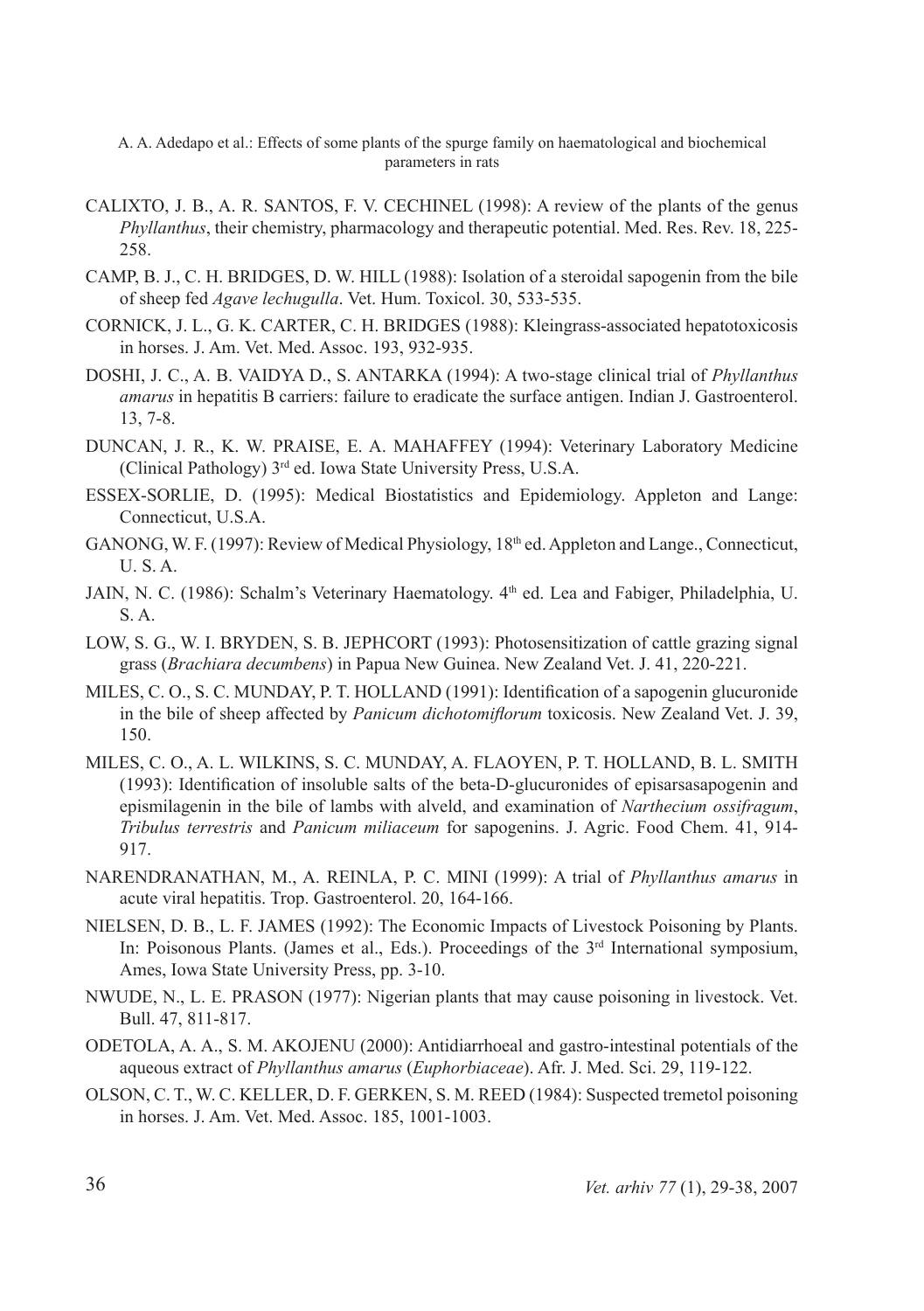- OLUWOLE, F. S., A. F. BOLARINWA (1997): *Jatropha curcas* extract causes anaemia in rat. Phytotherapy Res. 11, 538-539.
- RAMAKRISHNA, P. N. (1969): A study of hypoglycaemic action of *Phyllanthus niruri*, L. Indian J. Pharm. 31, 175.
- SHUMAIK, G. M., A. W. WU, A. C. PING (1988): Oleander poisoning: Treatment with digoxinspecific Fab antibody fragments. Ann. Emerg. Med. 17, 732-735.
- SMITH, B. L., C. O. MILES (1993): A role for *Brachiara decumbens* in hepatogenous photosensitization of ruminants. Vet. Human Toxicol. 35, 256-257.
- SOFOWORA, A. (1993): Medicinal plants and traditional medicine in Africa. Spectrum Books Ltd. Ibadan, Nigeria.
- SPIER, S. J., B. P. SMITH, A. A. SEAWRIGHT (1987): Oak toxicosis in cattle in Northern California: clinical and pathological findings. J. Am. Vet. Med. Assoc. 191, 959-964.
- STRAUS, J. H. (1998): Anaemia. In: Merck Veterinary Manual: A handbook of diagnosis, and therapy for Veterinarians. 8<sup>th</sup> ed. Merck and Co. Inc. Whitehouse Station, N. J. U.S.A. pp. 8-18.
- SWENSON, M. J. W. O. REECE (1993): Duke's Physiology of Domestic Animals.  $11<sup>th</sup>$  ed. Comstock Publishing Associates, Ithaca, New York, U.S.A.
- THYAGARAJAN, S. P., S. JAYARAM, T. VALLIAMMAI, N. MADANAGOPALAN, V. G. PAL, K. JAYARAM (1990): *Phyllanthus amarus* and hepatitis B. Lancet 336, 949-950.
- UNANDER, D. W., H. H. BRYAN, C. J. LARCE, R. T. MCMILLAN (Jr.) (1993): Cultivation of *P. amarus* and evaluation of variables potentially affecting yield and the inhibitors of vital DNA polymerase. Economic Botany 47, 79-88.
- WANG, M., H. CHANG, Y. LI (1995): Herbs of the genus *Phyllanthus* in the treatment of chronic hepatitis B: observation with three preparations from different geographic sites. J. Lab. Clin Med. 126, 350-352.

Received: 21 April 2005 Accepted: 21 December 2006

# **ADEDAPO, A. A., M. O. ABATAN, O. O. OLORUNSOGO: Učinci nekih biljaka porodice mlječika na hematološke i biokemijske pokazatelje u štakora. Vet. arhiv 77, 29-38, 2007.**

#### **SAŽETAK**

Učinci sirovih vodenih iscrpaka pripravljeni od pet vrsta biljaka porodice mlječika (*Euphorbiaceae*) sumnjivih da su otrovne: *Alchornea cordifolia* Schum i Torn, *Cnidoscolus acontifolius* Mill, *Phyllanthus amarus* Schum i Torn, *Phyllanthus muellerianus* Exell i *Securinega virosa* Baill, koje se često nalaze na nigerijskim pašnjacima, istraženi su na albino štakorima u tijeku 14 dana. Svi iscrpci davani su oralno. Promjene u hematološkim i biokemijskim pokazateljima uzete su kao znakovi otrovanja. Davanje iscrpaka